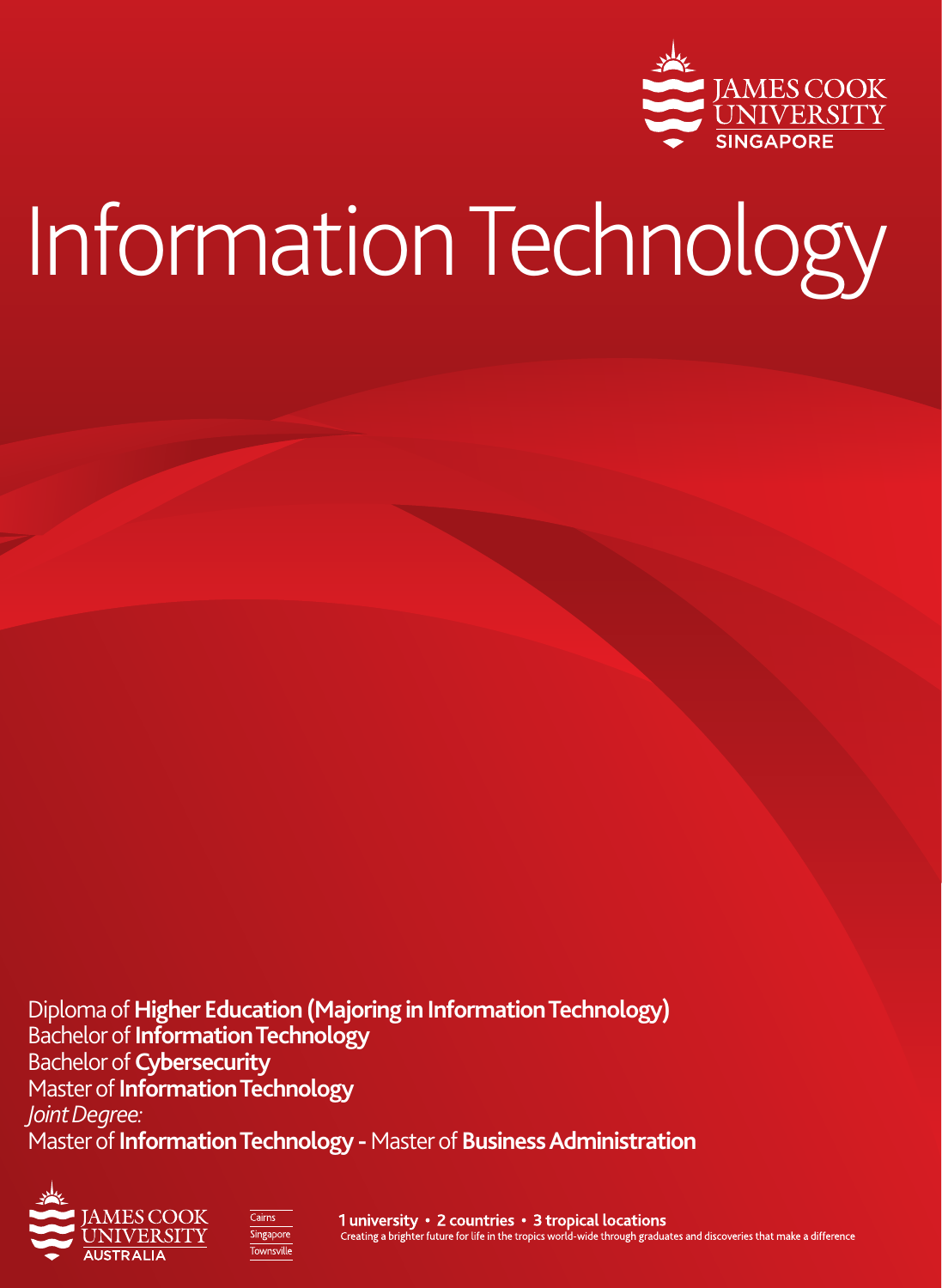### **The Singapore campus of James Cook University**

#### **Established in 2003**

**The Singapore campus of James Cook University is fully owned by James Cook University Australia, which is ranked in the top 300 universities in the world 1, 2. James Cook University Australia established its Singapore campus in 2003 as part of its expressed intent of internationalising its activities and offers a suite of university level programs at the Singapore campus covering the areas of Business, Information Technology, Psychology, Education, Science, Commerce, Accounting, Aquaculture, Environmental Science, Games Design, Tourism and Hospitality.**

**James Cook University offers Higher Degree by Research programs such as Doctor of Philosophy, Master of Philosophy and pathways to a higher degree.**

Additionally, the campus offers courses at the pre-university level, specifically designed to provide pathways for students who are unable to immediately meet university entrance standards.

The Singapore campus of James Cook University is located at Sims Drive. The campus provides students with access to a full range of facilities and services to support their learning. These include lecture and seminar rooms, library and associated study facilities, computer laboratories, aquaculture research and teaching facility, financial lab and access to a variety of sporting facilities.

#### **James Cook University Inter-campus Mobility Program**

James Cook University provides the opportunity for students to study in Singapore and in Australia because the university operates across both countries. The program is designed to ensure students get the best possible outcomes from their years of study with the university.

#### **EduTrust Star**

James Cook University has the highest level of quality assurance in Singapore for Private Education Institutions. This is known as EduTrust Star and is a symbol of recognition for outstanding achievement. EduTrust Star is awarded to those institutions for attaining a commendable level of performance in managing their institutions and providing an outstanding quality of education and welfare for their students.

James Cook University is the first organisation with EduTrust Star. By obtaining this award for the second time in 2019, James Cook University has displayed its commitment and focus as a student centric educational institution.

#### **SQC STAR**

James Cook University has also been awarded the Singapore Quality Class STAR (SQC STAR). The SQC STAR recognises SQC organisations that have made further improvement in their business excellence journey.

#### **Tropical Futures Institute**

Given that research is a core component of the university, James Cook University established the Tropical Futures Institute to leverage off the university's research capability and strength and that creates substantive value-add to the research ecosystems of Singapore and the ASEAN region. The Tropical Futures Institute is the first research institute established by an Australian university in Singapore.

#### **James Cook Academy**

Established in 2021, James Cook Academy is a wholly-owned subsidiary of James Cook University in Singapore, and marks the University's entry into Continuing Professional Development (CPD). This includes short courses and training programs in Industry 4.0 and areas that fit the needs of the Singapore workforce and community.

In support of this mission, James Cook Academy has acquired Eagle Infotech — which offers a wide range of short courses in information technology, digital marketing, communication, and more — to help working adults upgrade their skills and remain relevant and employable in today's ever-changing world.

James Cook Academy will support Eagle Infotech to further diversify its course offerings and delivery modes to deliver flexible and personalised programs, and will collaborate with industry partners and leverage EdTech to grow the CPD business in Singapore and the region.

1 2022 Times Higher Education (THE) World University Rankings 2 The 2021 Academic Ranking of World Universities (ARWU)



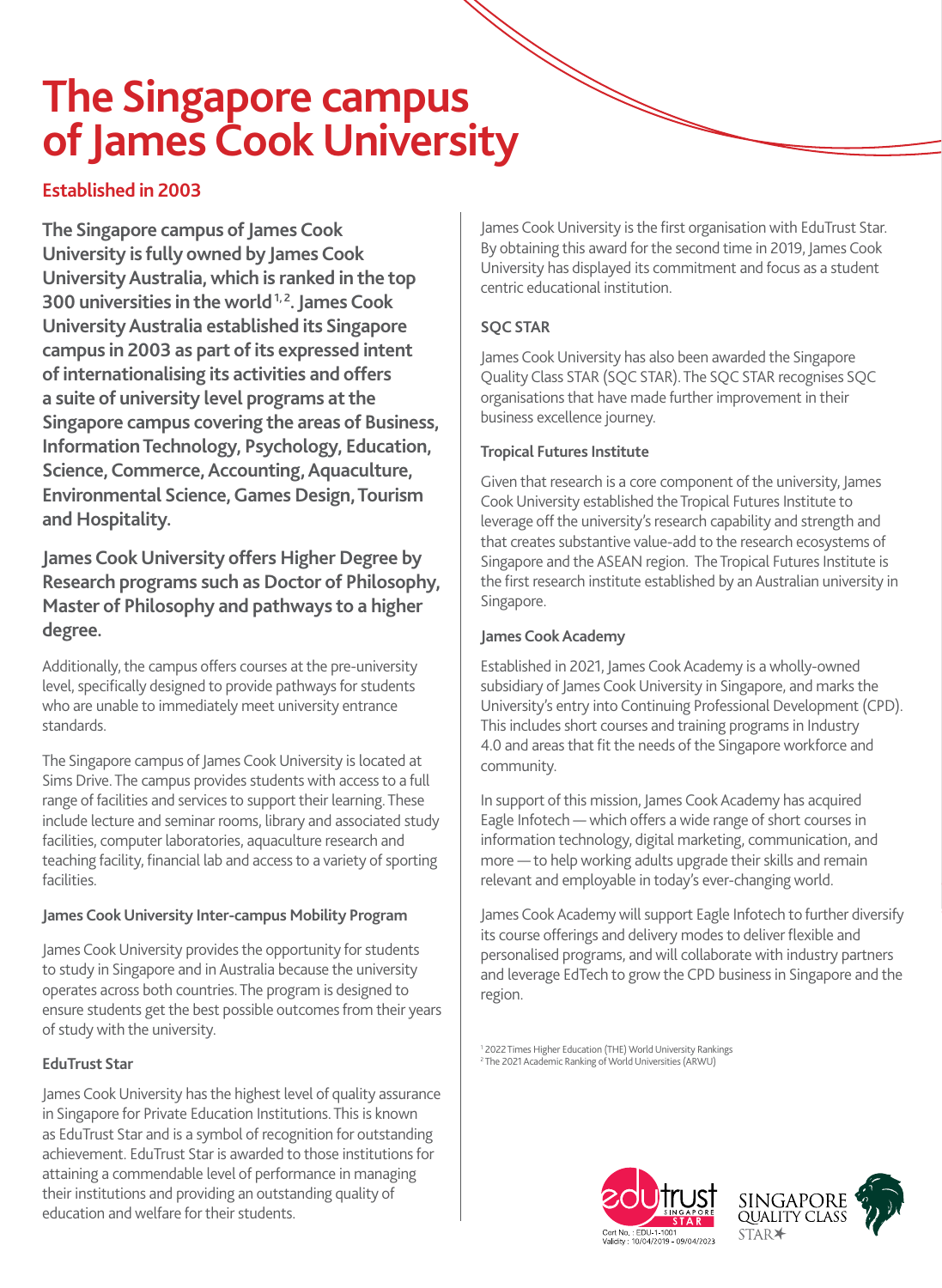

### *Modern business and society are increasingly computer-reliant.*

In recent years the Internet and local computer networks have become essential everyday business tools. The people who make this work are called Information Technology (IT) professionals. Not surprisingly, the IT industry is one of the world's fastest-growing industries, and IT graduates can expect exciting and rewarding careers, anywhere in the world.

Note: International students in Singapore on a Student Pass are not permitted to work. For more information please visit www.ica.gov.sg

James Cook University is EduTrust Certified. The EduTrust certification scheme is administered by the Committee for Private Education (CPE), a part of SkillsFuture Singapore (SSG). EduTrust requires all students to be covered under a Fee Protection Scheme. In James Cook University, this is provided through Fee Protection Scheme Group Insurance. All students from James Cook University are covered hospitalization, surgery and treatment costs in accordance to insurance policy term and conditions under the Group Hospitalisation and Surgical insurance scheme. James Cook University will advise in the Standard Student Contract the total amount of insurance payable.

For more details please visit the Committee for Private Education (CPE), a part of SkillsFuture Singapore (SSG) website: www.ssg.gov.sg/cpe/pei.html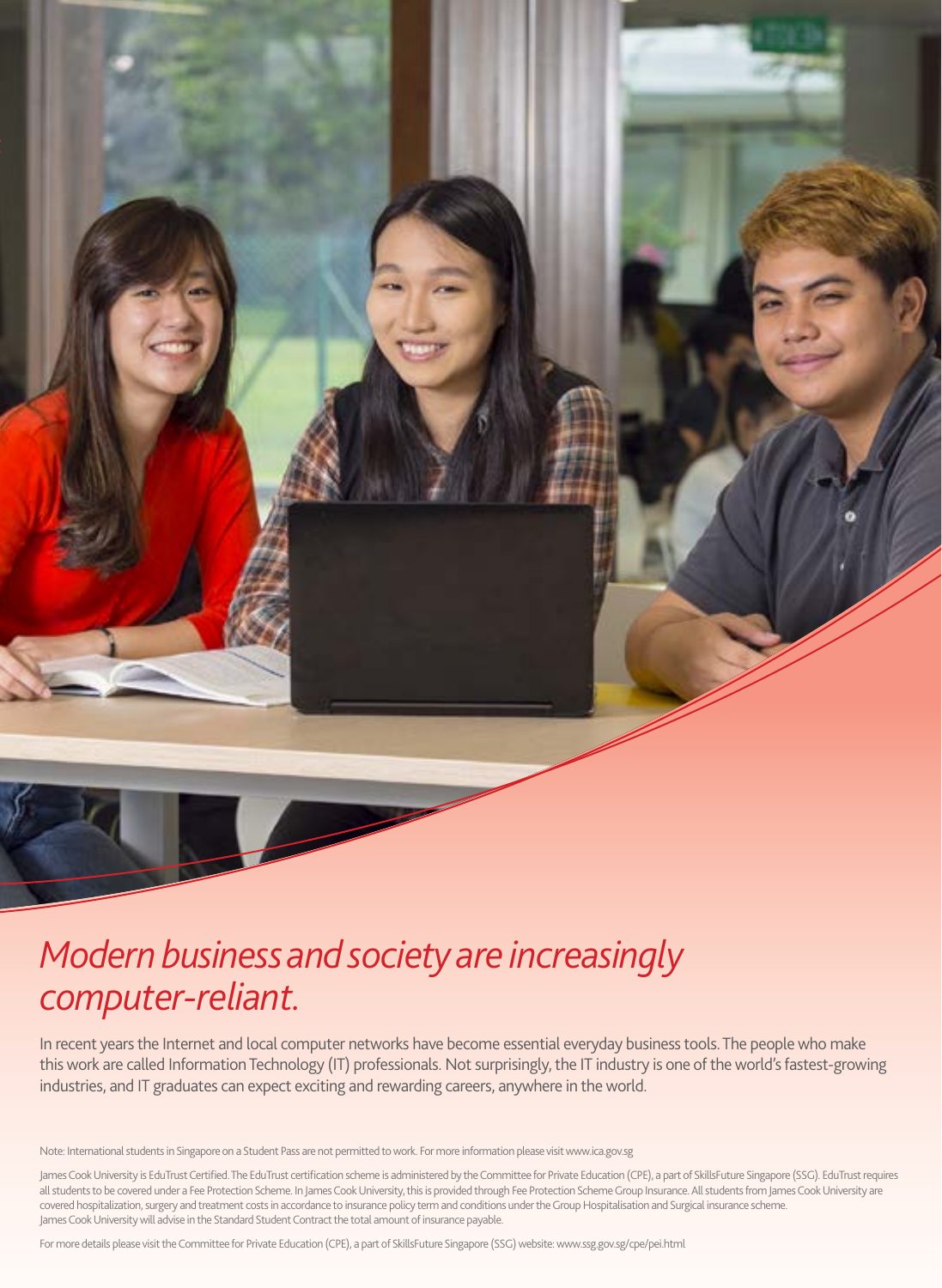# **Diploma of Higher Education** (Majoring in Information Technology)

**Students with Year 12, GCE 'A' Level or its equivalent but do not meet direct entry to a degree program are eligible to pursue this qualification.**

Students in this course will be given a tailored program within the allocated study period to acquire the necessary skills needed to progress to an undergraduate degree program.

The Diploma of Higher Education (Information Technology) will also provide an exit point for early graduates who wish to undertake advanced skills or paraprofessional work in the industry.

Upon completion, students may be given advanced standing of 8 subjects into the Bachelor of Information Technology Program.

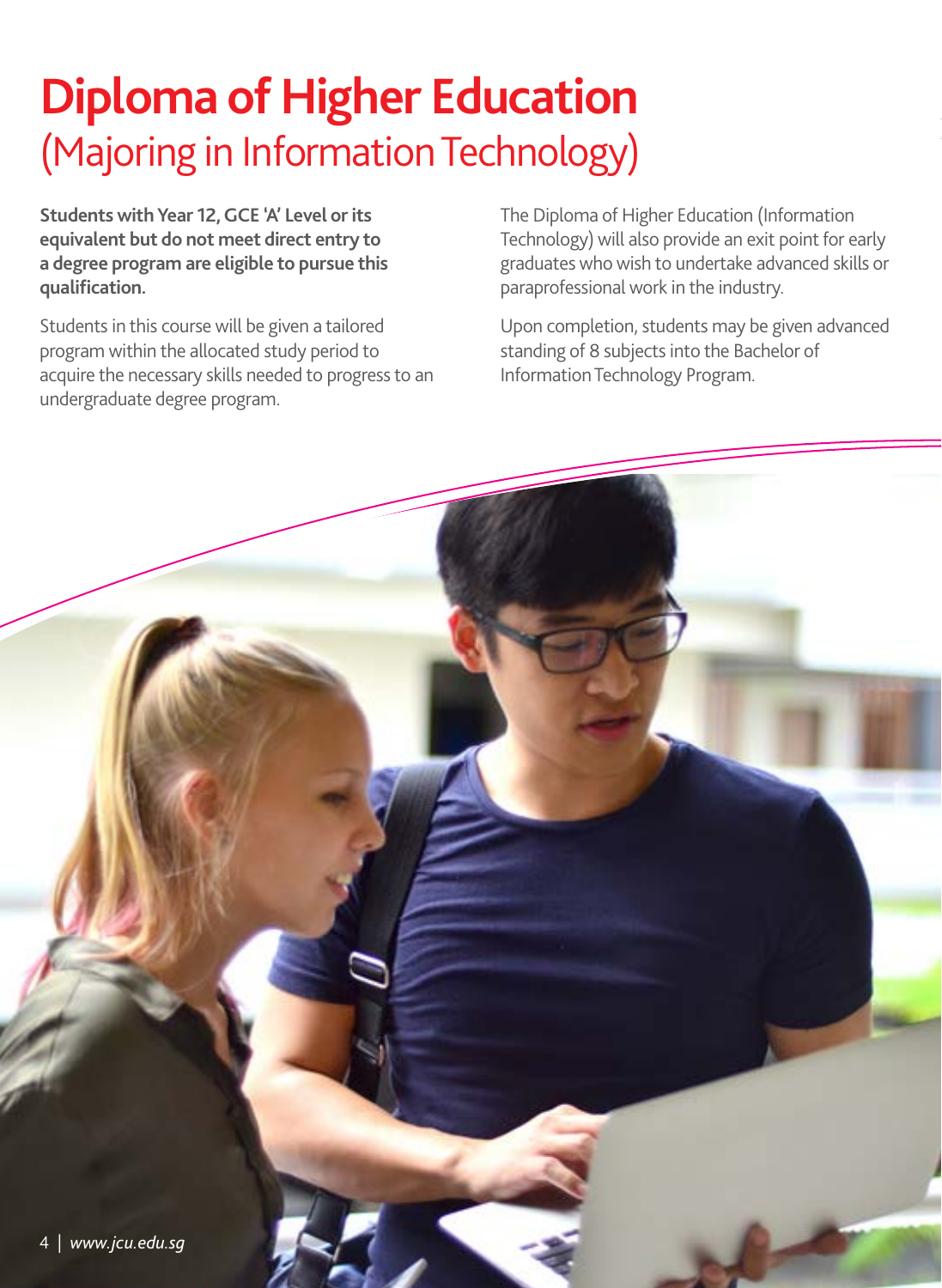Students are required to complete 8 subjects (24 credit points)

#### **Core subjects:**

+

Learning in a Digital environment Developing Academic Skills Essential Maths

#### **Choose 5 subjects from the following:**

Professional and Academic Skills for Business Problem Solving and Programming I Internet Fundamentals Design Thinking Web Design and Development Preparatory Mathematics

#### **Duration:** 8 months full time 16 months part time **Course Structure:** 2 trimesters per year (4 subjects per trimester) **Intakes:** March, July, November **Total Tuition Fees:** S\$19,944 (International) S\$19,088 (Domestic)\*

*\*Fees apply to all Singapore residents (Singapore Citizens, Permanent Residents and all pass holders excluding those holding a Student Pass).*

Note: All course fees include prevailing 7% Goods and Services Tax (GST) Students will pay the tuition fees in equal instalments. The details of the breakdown will be provided in your Student Contract. Please contact us for further details.

### **Entry Requirements**

#### **Entry Requirements**

Year 12, GCE 'A' Level qualifications or its equivalent (who do not meet direct entry requirement to a degree program).

#### **Exit Requirement**

• Pass all eight subjects

- Applicants of non-English speaking backgrounds must meet the English language proficiency requirements of IELTS 5.5 (no component lower than 5.0) / TOEFL (Internet Based) 56 (no component less than 16) / Pearson PTE Academic 46 (no component less than 42); or
- Satisfactory completion of James Cook University Singapore English Language Preparatory Program (ELPP); or
- Successful completion of other qualifications completed in English Language deemed comparable to Australian standards within the last two years on a case-by-case basis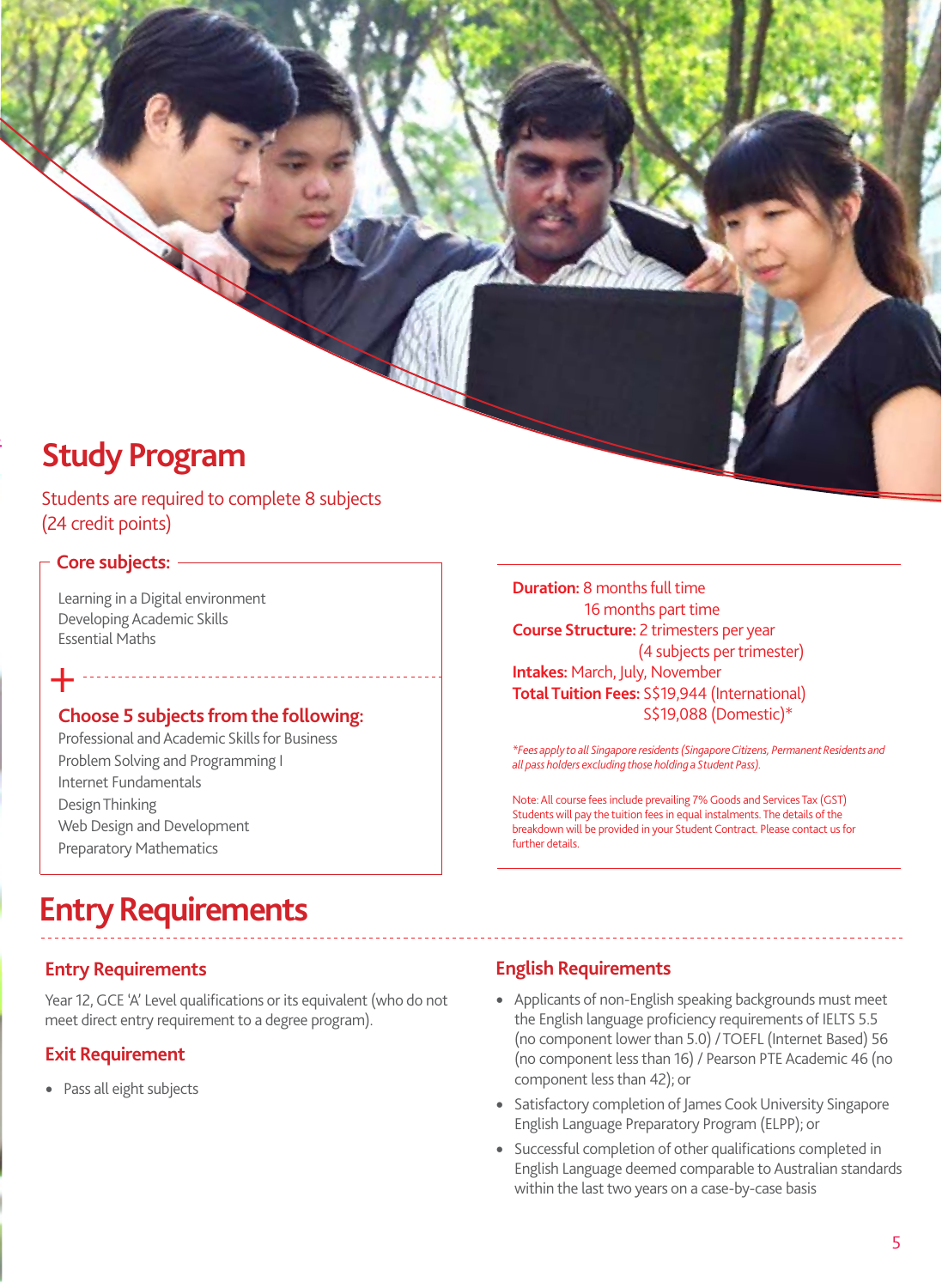### Matthew Cabinian

Diploma of Higher Education (Information Technology)

*"I chose to study in JCU because the campus offered one of the best IT degree courses.*

 *I learnt how to prepare my CVs, ePortfolios for any future interviews, how to write project reports and references.*

*I also learnt how to create a website from scratch, the right way to do research and apply it when designing projects."*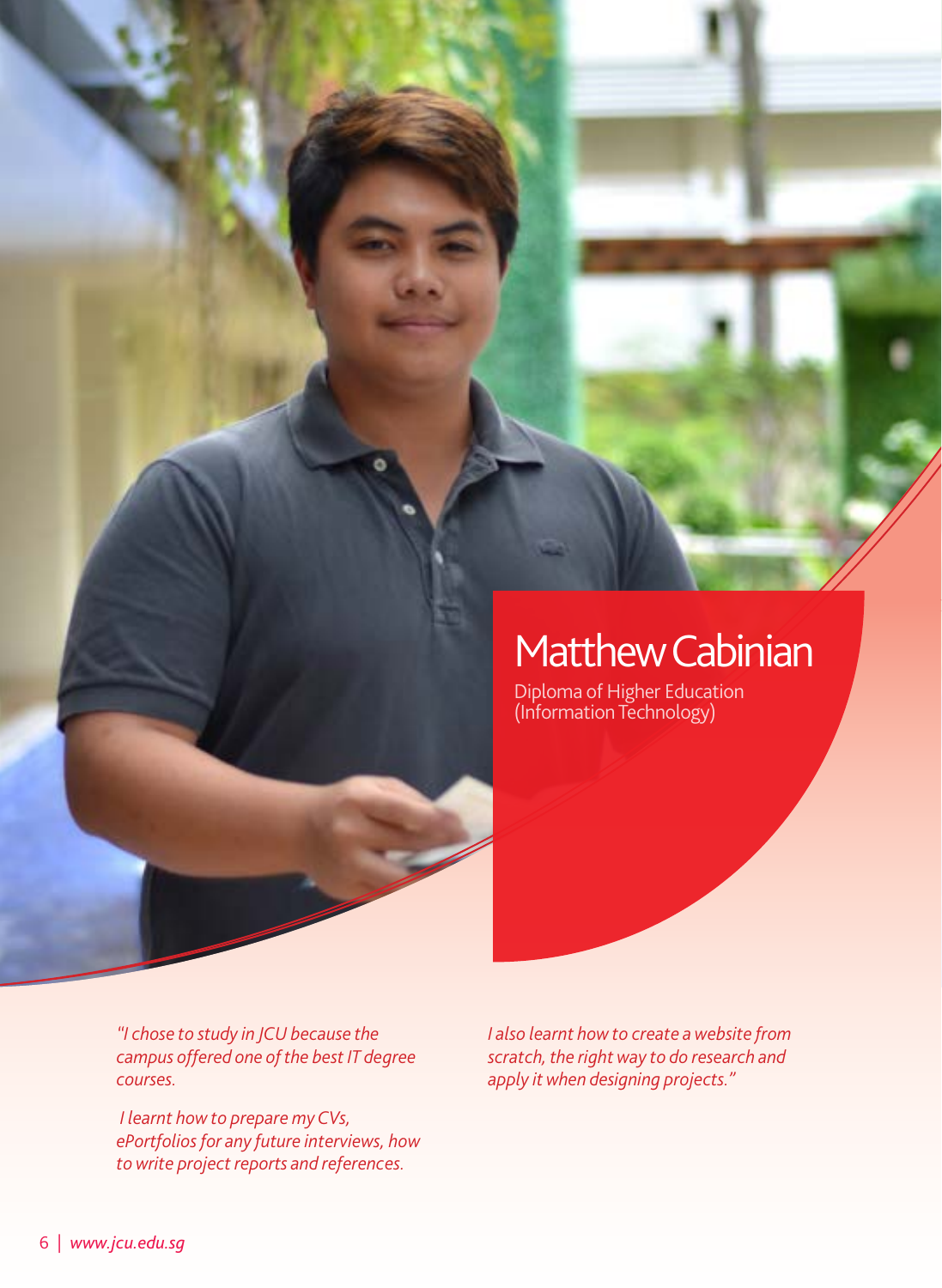# **Bachelor of Information Technology**

**This course brings together the knowledge and skills that are essential for professional IT careers along with subjects in interactive visualisation, games, big data and data mining, interactive 2D/3D graphics and web technologies, mobile technologies, programming and design thinking, and programming.** 

and the Singapore Computer Society (SCS). **Bachelor of Information Technology graduates will be able to:**

- Demonstrate essential knowledge for a career in technology related professions and practice;
- Synthesise industry standard and underlying principles and concepts for decision making;
- Critically evaluate data & resources in the context or relevant academic literature;
- Apply critical thinking to address IT related issues;
- Demonstrate the ability to work collaboratively

This course is accredited by the Australian Computer Society (ACS). Graduates are eligible to apply to join the ACS.

As an IT student, you will be entitled to memberships with two professional bodies: The Institute of Electrical and Electronics Engineers (IEEE)

**Duration:** 2 years full time 4 years part time **Course Structure:** 3 trimesters per year (normally 4 subjects per trimester) **Intakes:** March, July, November **Total Tuition Fees:** S\$59,832 (International) S\$57,264 (Domestic)\*

*\*Fees apply to all Singapore residents (Singapore Citizens, Permanent Residents and all pass holders excluding those holding a Student Pass).*

Note: All course fees include prevailing 7% Goods and Services Tax (GST) Students will pay the tuition fees in equal instalments. The details of the breakdown will be provided in your Student Contract. Please contact us for further details.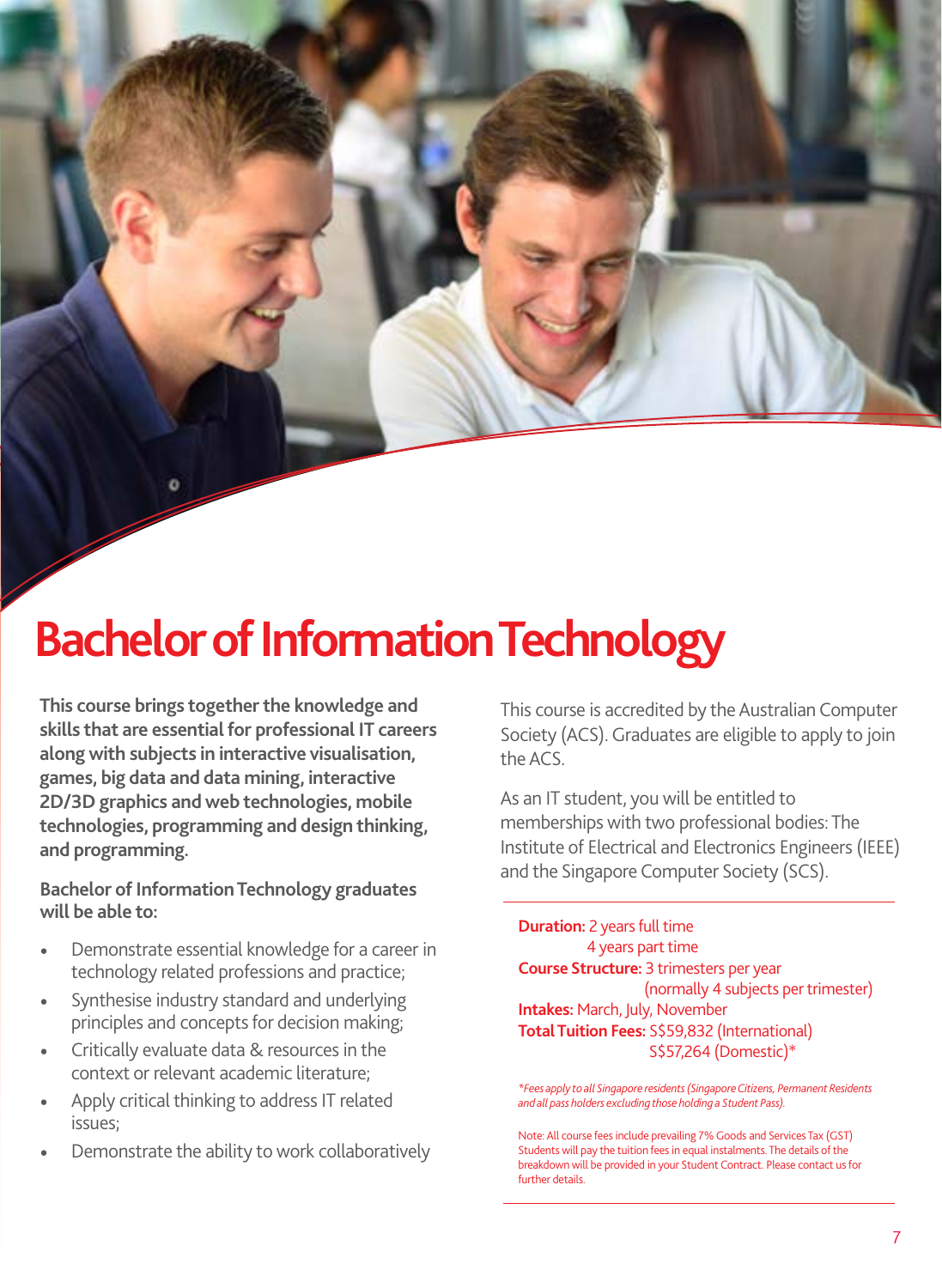This course is composed of 24 subjects including core subjects and elective as per the study plan.

- Problem Solving and Programming I
- Internet Fundamentals
- Design Thinking
- Preparatory Mathematics or Mathematical Foundations
- Web Design and Development
- Information Processing and Visualisation
- Database Modelling
- Collective Intelligence and Entrepreneurship
- Programming II
- Programming III
- Network Security
- Design Thinking and Creative IT Industries
- e-Strategic Management
- Content Management Systems
- Data Mining
- Information Security
- Design Thinking and Project Management
- Mobile Computing
- Professional Internship or Multi-Disciplinary Project or Independent Project

#### **Core Subjects Select among a wider range of Elective Subjects**

- Introductory Machine Learning and Data Science
- Network Forensics and Data Communications
- Algorithms and Data Structures
- Advanced Software Engineering
- Gamification

+

- 3D Modelling and Animation
- Game Design and Technologies
- Game Engine and Simulation
- Operating Systems and Shell Scripting

#### **Career prospects:**

Graduates will have the expertise to pursue exciting careers as project manager, network administrator and designer, system analyst, software developer, application developer, IT researcher, IT manager, system administrator, multimedia developer, game designer/tester/reviewer, simulation designer, enterprise architect, consultant, story boarder, web designer, and mobile app developer.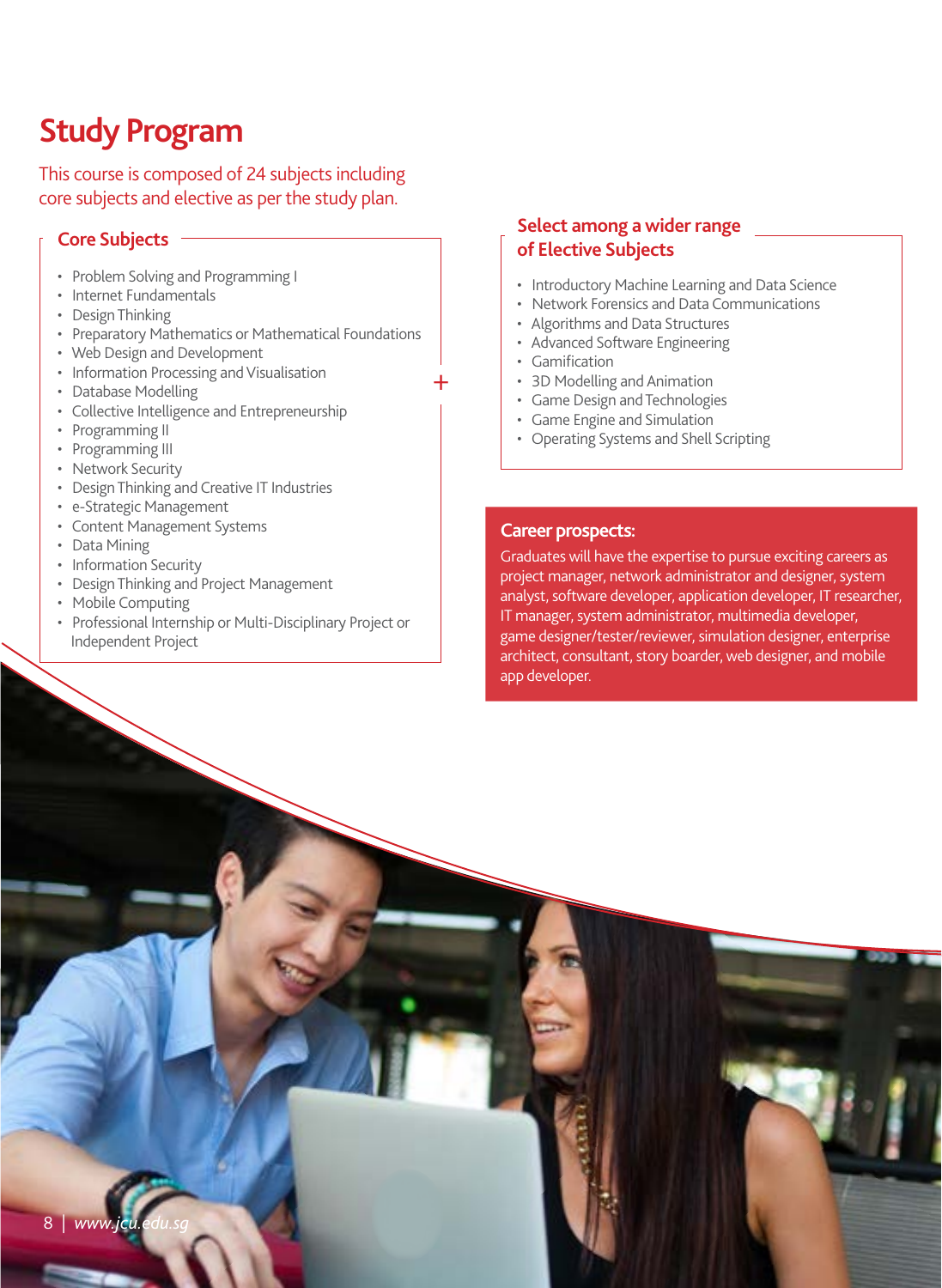# **Entry Requirements**

#### **Entry Requirements**

- The entry requirements differ from country to country but in general applicants must have satisfactorily completed 12 years of schooling or equivalent
- Successful completion of the James Cook University Foundation Program will also satisfy the entry requirement

#### **Course Prerequisite**

- English
- Recommended: Mathematical Methods

*For further information email admissions-singapore@jcu.edu.au*

#### **Advanced Standing**

- Advanced standing of up to 8 subjects will be granted upon successful completion of James Cook University Diploma of Higher Education (Information Technology) program.
- Credit exemption of up to 16 subjects may be granted for students with relevant qualifications from recognised institutions.

- Applicants of non-English speaking backgrounds must meet the English language proficiency requirements of IELTS 6 (no component lower than 6.0) / TOEFL (Internet Based) 74 (no component less than 18) / Pearson PTE Academic 52 (no component less than 52); or
- Satisfactory completion of James Cook University Singapore English Language Preparatory Program (ELPP); or
- Successful completion of other qualifications completed in English Language deemed comparable to Australian standards within the last two years on a case-by-case basis

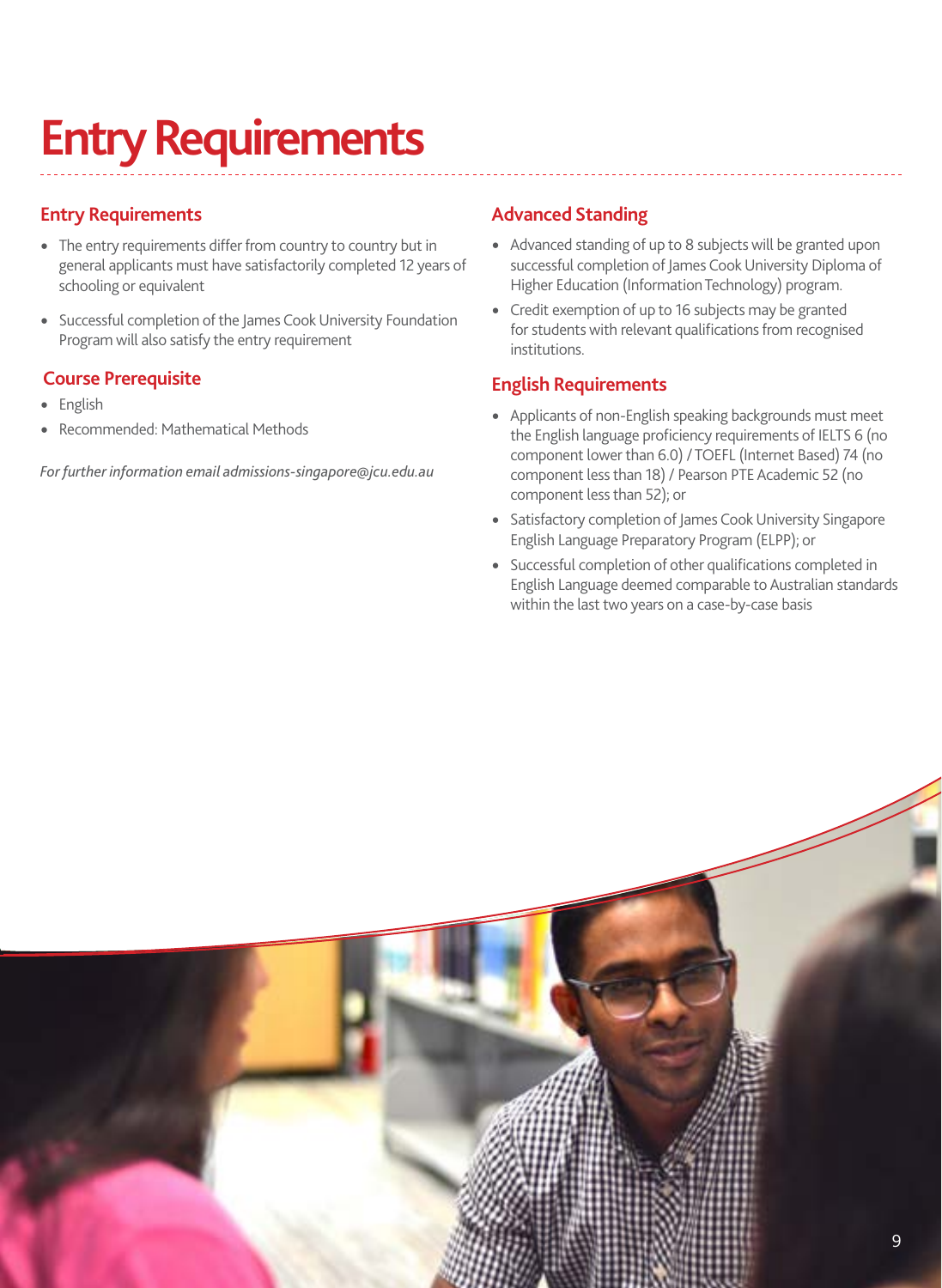

# Ayushman Kapoor

Bachelor of Information Technology

*"It's not just the programming languages, as IT students, we experience the entire IT workflow.* 

*Through modules such as Design Thinking, we get to experience the practical scenarios*

*beginning from resource planning, designing, coding, all the way to testing and implementing in a live environment. The journey so far has been really informative and comprehensive."*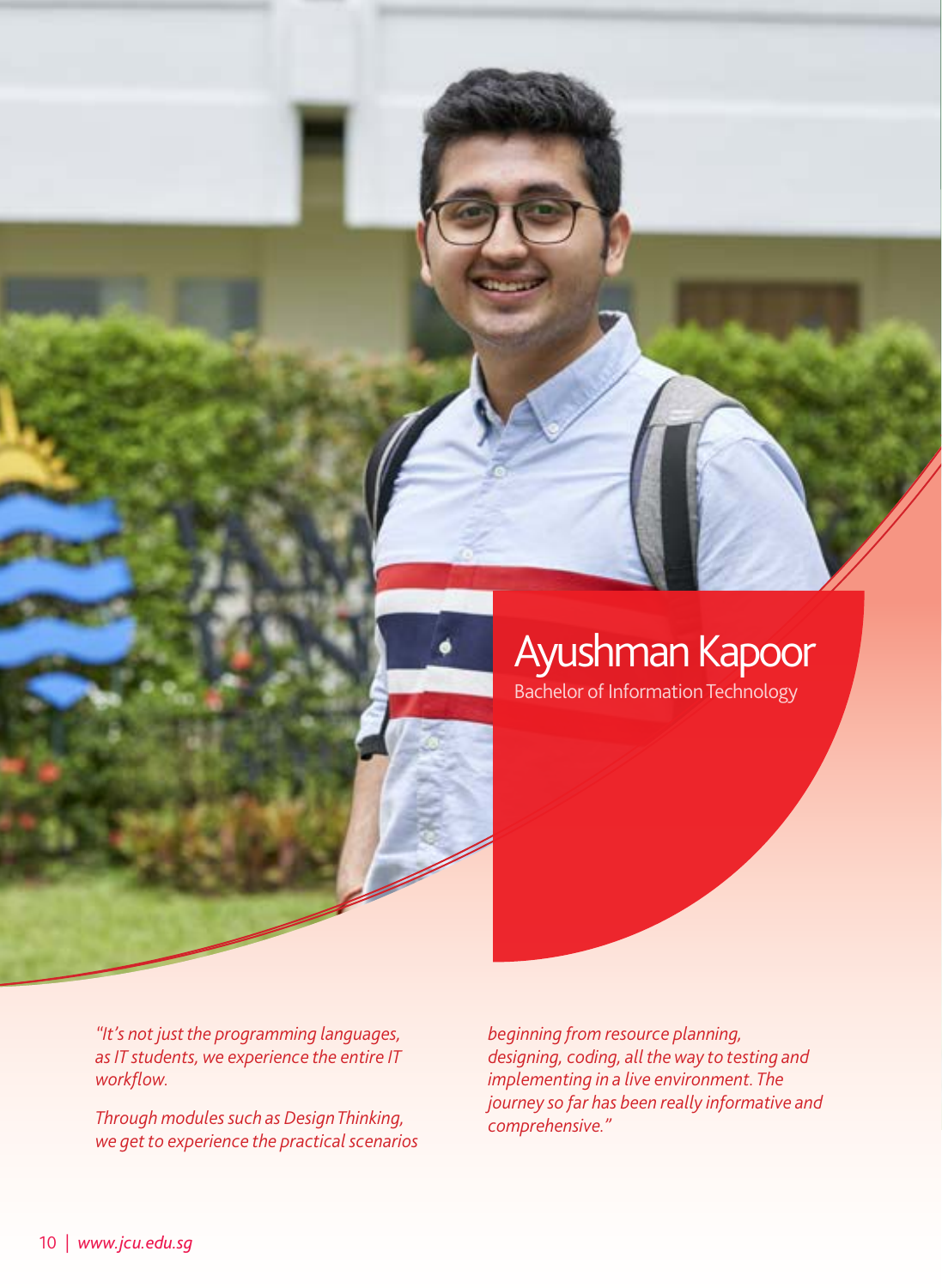# **Bachelor of Cybersecurity**

**Cybersecurity is a growing industry where demand hugely outstrips supply and currently lacks a specialised workforce able to cover its multifaceted challenges. The relevance of this field cannot be overestimated as it affects all sides of society and industry alike. This is especially relevant in the Tropical and ASEAN region where developing nations are striving to implement new technological solutions to enhance their population's living standards. Such technologies, including IoT, critical infrastructure and even a more general internet infrastructure, need to be secured and monitored at all levels from a constantly rising number of threats.**

**The Bachelor of Cybersecurity forms professionals with a proper foundation in IT (including software and mobile app development, database design, machine learning etc.) complemented by a strong emphasis in Cybersecurity and related knowledge.** 

**Graduates of the Bachelor of Cybersecurity at James Cook University will be able to:**

• Demonstrate essential knowledge for a career in IT and Cybersecurity related professions and practice.

- Synthesise IT and Cybersecurity industry standard and underlying principles and concepts for decision making and risk assessment.
- Critically analyse the core professional obligations, values and operations of organisations, including sustainability.
- Critically evaluate data & resources in the context of industry IT and Cybersecurity practice and/or relevant academic literature.
- Apply critical thinking to address IT and Cybersecurity related issues.
- Convey information clearly and fluently, in high quality written form appropriate for their audience.
- Demonstrate effective oral presentation skills for academic and professional audiences
- Demonstrate the ability to work collaboratively.
- Apply technical skills, including numeracy, necessary for IT and Cybersecurity professional practice.
- Demonstrate an awareness of ethical and social responsibility in professional practice.
- Identify and act upon, learning opportunities and self-improvements.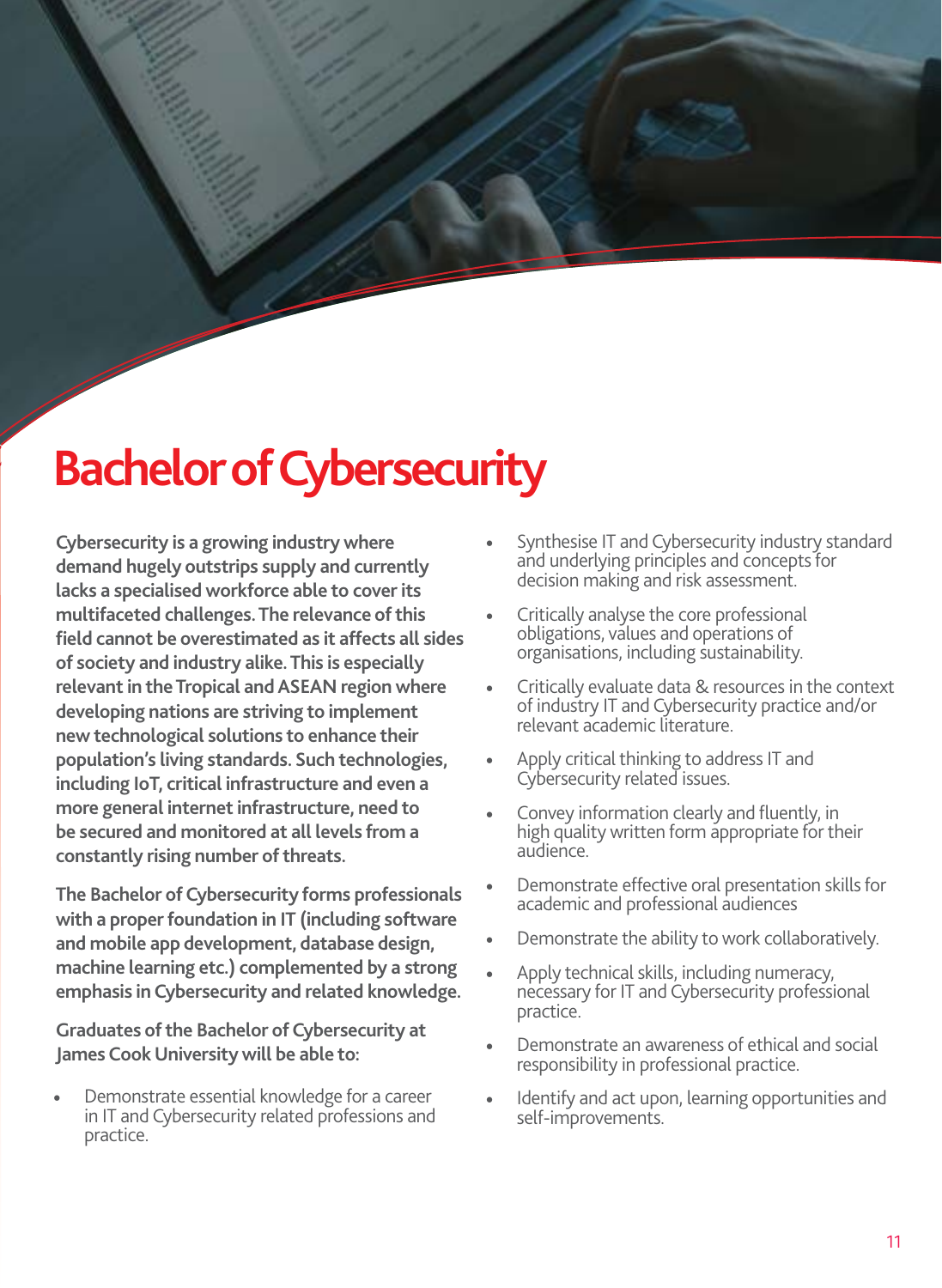#### **Students are required to complete**

- Problem Solving and Programming I
- Internet Fundamentals
- Programming II
- Web Design and Development
- Preparatory Mathematics or Mathematical Foundations
- Foundations of Data Science
- Operating Systems and Shell Scripting
- Cybersecurity and Cryptography Fundamentals
- Information Processing and Visualization
- Database Modelling
- Programming III
- Network Forensics and Data Communications
- Machine Learning for Cybersecurity
- Cloud and Data Center Security
- Cybersecurity Infrastructure and Management
- Cybersecurity Risk Management
- Data Mining
- Mobile Computing
- Design Thinking and Project Management
- Advanced Software Engineering
- Ethical Hacking
- Strategy and Governance
- Best Practices in Cybersecurity
- Behavioral Cybersecurity *or* Cybersecurity for Operational Technology

**Duration:** 2 years full time 3 years part time **Course Structure**: 3 trimesters per year (normally 4 subjects per trimester) **Intakes:** March, July, November **Total Tuition Fees:** S\$59,832 (International) S\$57,264 (Domestic)\*

*\*Fees apply to all Singapore residents (Singapore Citizens, Permanent Residents and all pass holders excluding those holding a Student Pass).*

Note: All course fees include prevailing 7% Goods and Services Tax (GST) Students will pay the tuition fees in equal instalments. The details of the breakdown will be provided in your Student Contract. Please contact us for further details.

#### **Career Outcome:**

Graduates will be ready for different entry level jobs in this growing industry including, for example, cybersecurity analyst and penetration tester.

Besides learning technical topics like network infrastructure and security, ethical hacking, machine learning and more, students will also be exposed to higher level concepts, including risk management and strategy and governance, laying down a foundation for career growth and possible later shifts into senior management positions in both public and private sectors.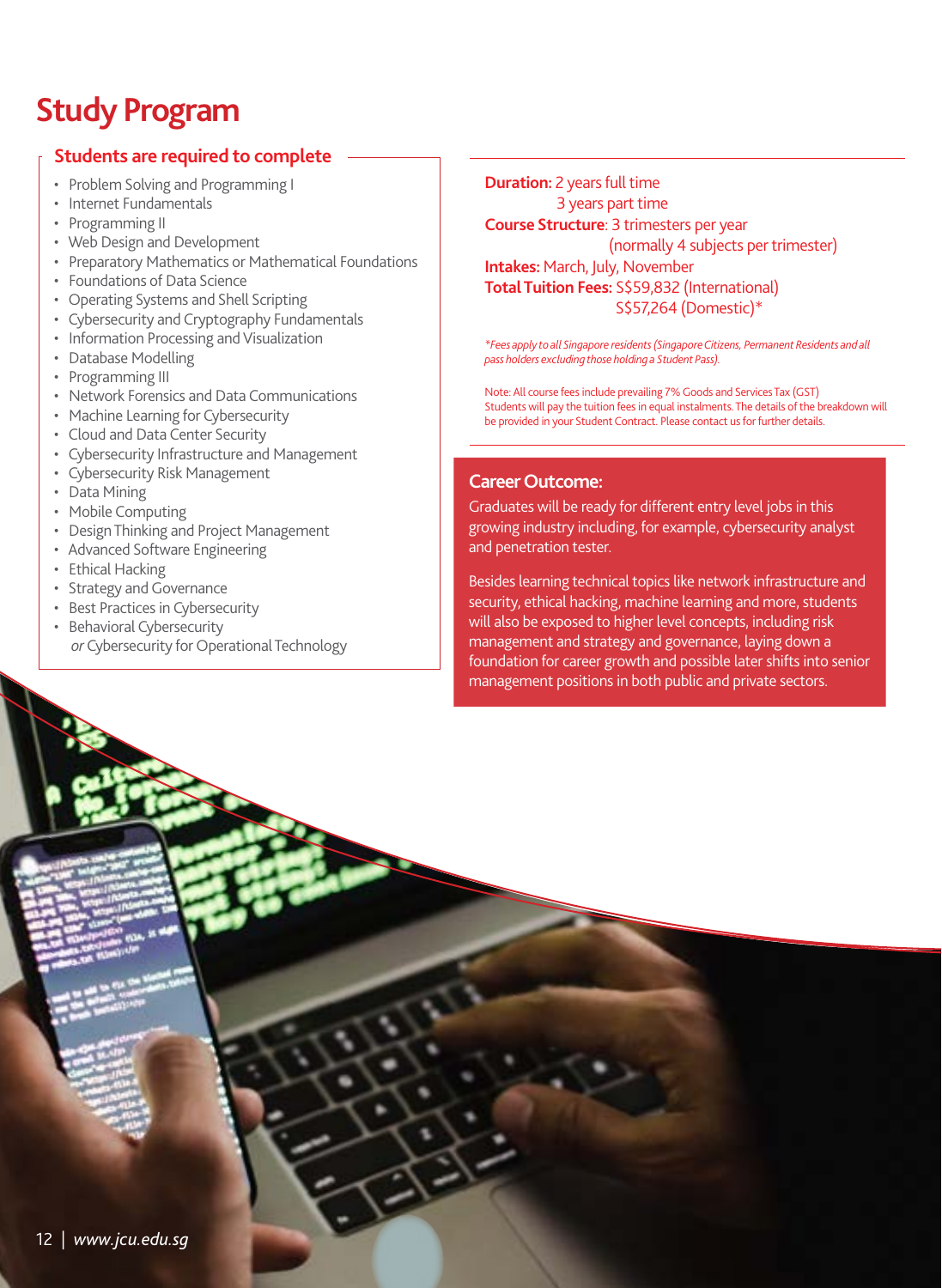

### **Entry Requirements**

#### **Entry Requirements**

- The entry requirements differ from country to country but in general applicants must have satisfactorily completed 12 years of schooling or equivalent
- Successful completion of the James Cook University Foundation Program will also satisfy the entry requirement

#### **Course Prerequisite**

- English
- Recommended: Mathematical Methods

 *For further information email admissions-singapore@jcu.edu.au*

#### **Advanced Standing**

Credit exemption of up to 16 subjects may be granted for students with relevant qualifications from recognised institutions.

- Applicants of non-English speaking backgrounds must meet the English language proficiency requirements of IELTS 6 (no component lower than 6.0) / TOEFL (Internet Based) 74 (no component less than 18) / Pearson PTE Academic 52 (no component less than 52); or
- Satisfactory completion of James Cook University Singapore English Language Preparatory Program (ELPP); or
- Successful completion of other qualifications completed in English Language deemed comparable to Australian standards within the last two years on a case-by-case basis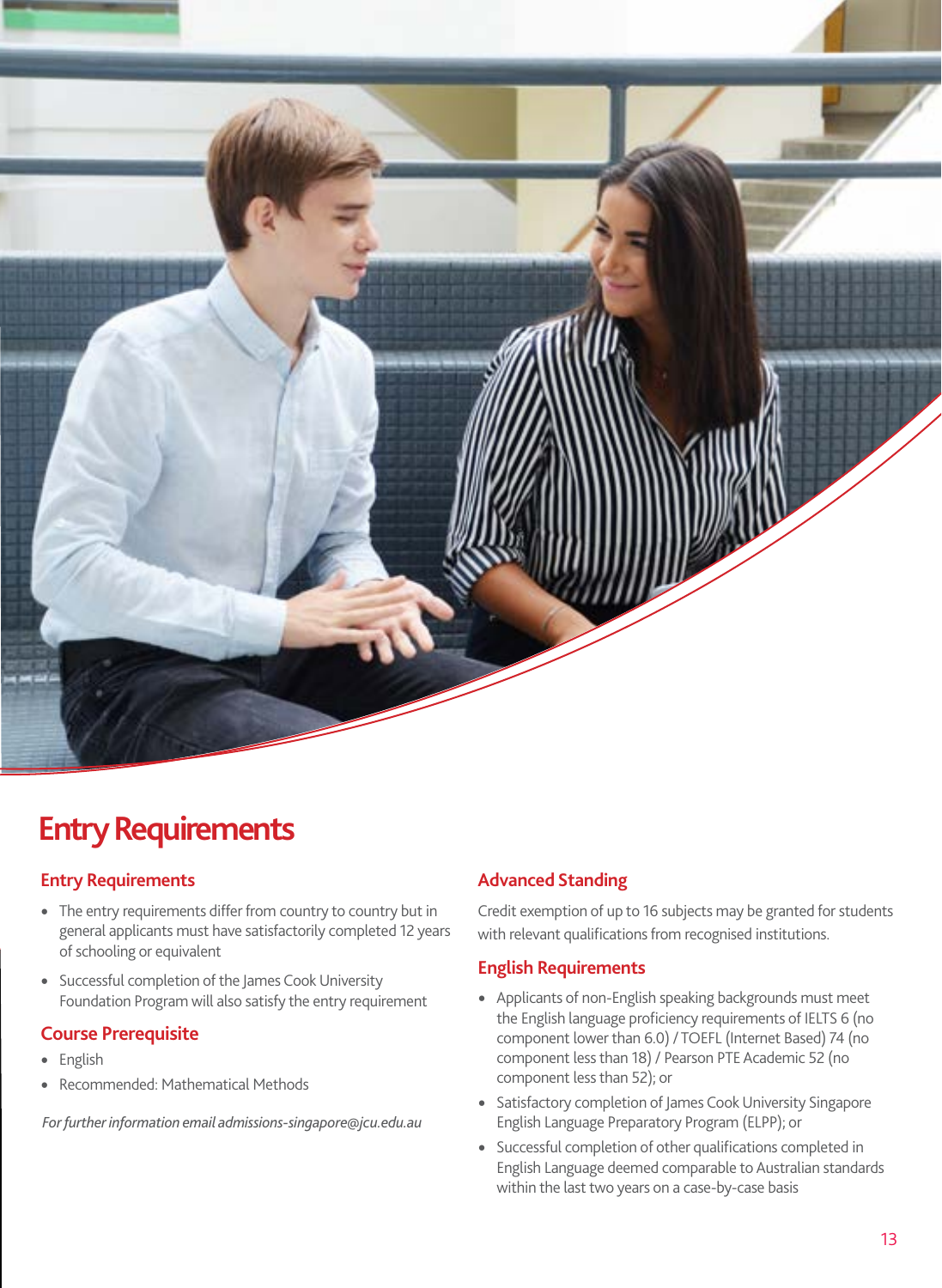# **Master of Information Technology**

### **Majors**

- **Business Informatics**
- **Computing**
- **Interactive Technologies and Games Design**

**In the expanding e-Business/e-Commerce industry, there is a growing global demand for graduates skilled with a mix of marketing, management, internet, multimedia, computing, networking, software technologies and business operation skills.** 

**Our Master of Information Technology program provides practical and relevant skills to allow graduates of different disciplines to move into the IT industry.**

Students have an opportunity to specialise in Business Informatics, Computing or Interactive Technologies and Games Design.

Our Master of Information Technology program is fully accredited by the Australian Computer Society at the 'Professional Level' (its highest level).

As an IT student, you will be entitled to membership with two professional bodies: The Institute of Electrical and Electronics Engineers (IEEE) and the Singapore Computer Society (SCS).

**Duration:** 16 months full time 16 months part time (except for Computing major) **Course Structure**: 4 trimesters (normally 4 subjects per trimester) **Intakes:** March, July, November **Total Tuition Fees:** S\$52,224 (International) S\$50,336 (Domestic)\*

*\*Fees apply to all Singapore residents (Singapore Citizens, Permanent Residents and all pass holders excluding those holding a Student Pass).*

Note: All course fees include prevailing 7% Goods and Services Tax (GST) Students will pay the tuition fees in equal instalments. The details of the breakdown will be provided in your Student Contract. Please contact us for further details.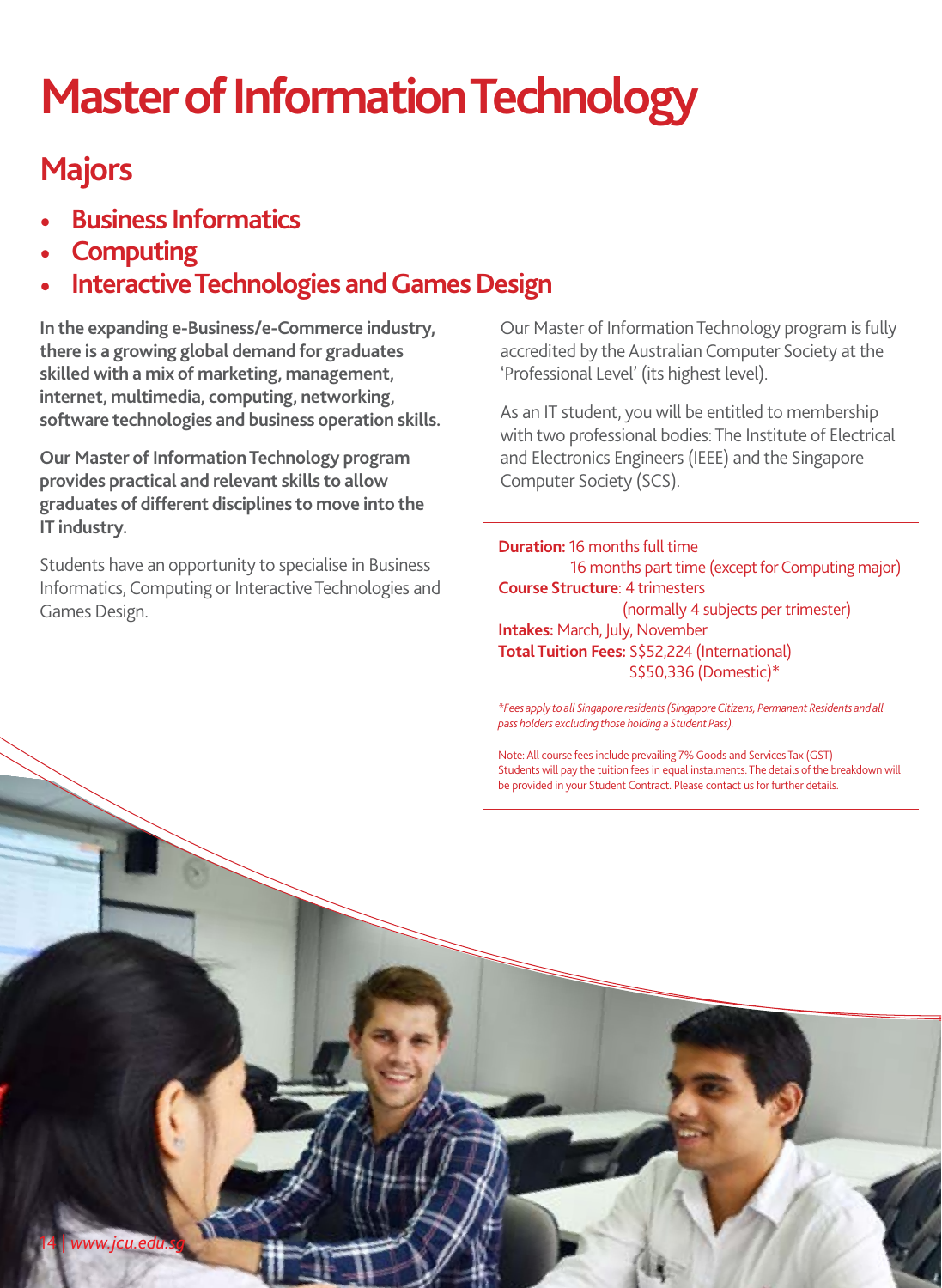This course is composed of 16 subjects including core subjects and elective as per the study plan.

#### **Foundation Subjects**

Internet Fundamentals Problem Solving and Programming I Database Modelling Web Design and Development or e-Strategic Management  $+$ 

#### **Core Subjects (All majors)**

ICT Project 1: Analysis and Design ICT Project 2: Implementation and Commissioning Advanced E-Security

#### **Core Subjects (Major specific)**

#### **Business Informatics**

E-Business Technologies Enterprise Database Systems - Oracle Advanced Databases and Applications Data Analysis and Decision Modelling Data Mining

#### **Computing**

Advanced Mobile Technology Advanced Data Communication Principles Data Mining Advanced Human Computer Interaction Advanced Algorithm Analysis

#### **Interactive Technologies and Games Design**

E-Business Technologies Advanced Game Design Advanced Human Computer Interaction Advanced Animation Techniques Intelligent Agents and Simulation

Plus four elective subjects

+

### **Majors**

**Business Informatics** is a specialist area of IT that combines information technology, management and business. It encompasses everything from utilising Information Technology, to making informed decisions in business, or to large scale data warehousing.

The **Computing** major is designed for information technology and computer science graduates and recognised IT professionals who seek to further their knowledge and skills in advanced computing, programming, information systems and networking.

**Interactive Technologies and Games Design** focuses on both the front and back end integration of interactive technologies - Web 2.0 applications, Digital Media, Web/Mobile Technologies and platforms, 2D/3D Graphics, Animation, Games Design, Computation Arts, Interactive Visualisation, Autonomous Simulation and Virtual Worlds.

#### **Career prospects:**

Depending on the major, the Master of Information Technology equips students with skills for a career in a variety of settings. They can operate as software, database or administration consultants or project managers for IT, education, research and system development projects.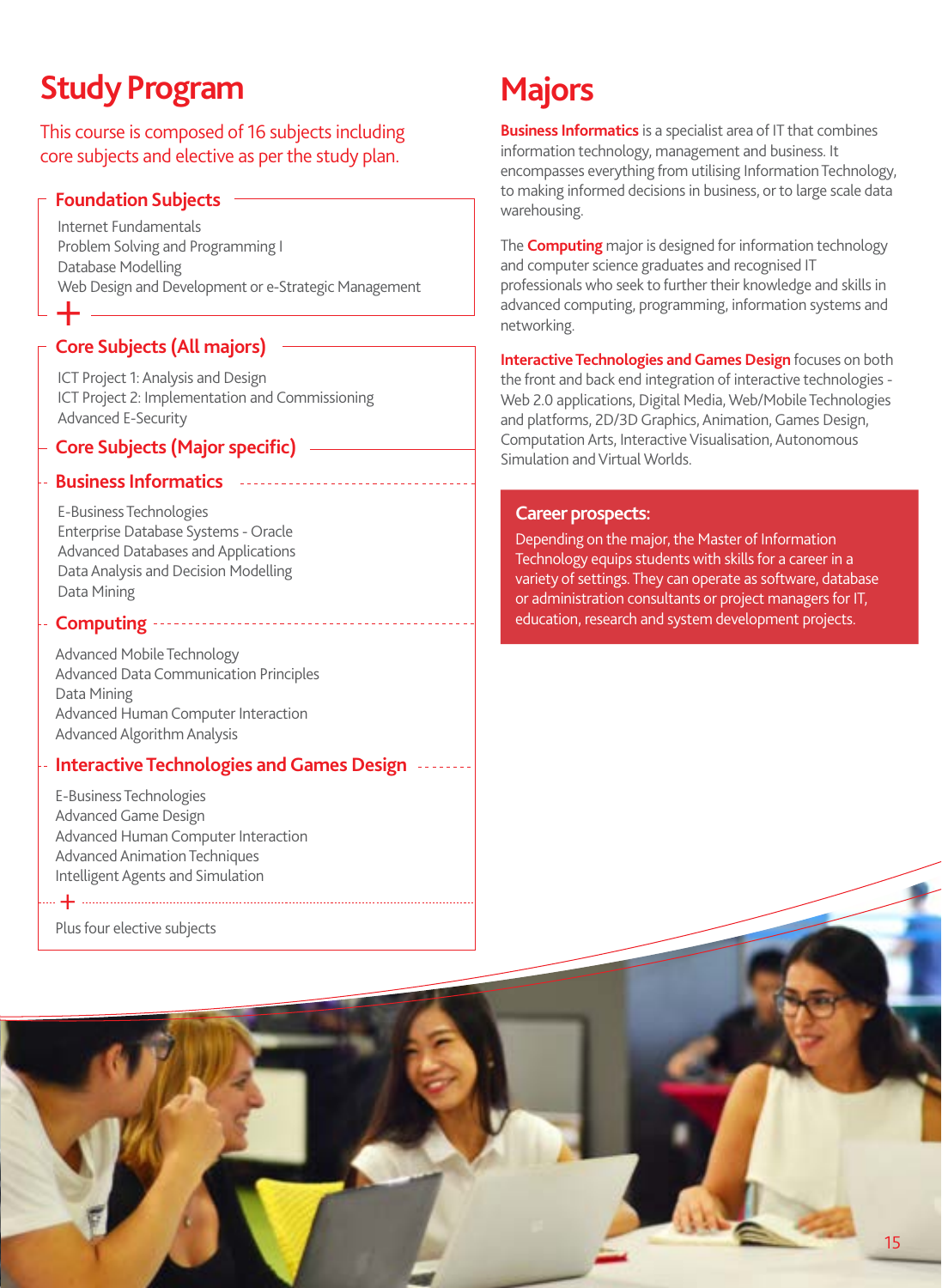# **Entry Requirements**

#### **Entry Requirements**

- Successful completion of study equivalent to an Australian undergraduate bachelor award
- Other qualifications or practical experience recognised by the university as equivalent to the above

#### **English Requirements**

- Applicants of non-English speaking backgrounds must meet the English language proficiency requirements of IELTS 6.5 (no component lower than 6.0) / TOEFL (Internet Based) 86 (no component less than 21) / Pearson PTE Academic 58 (no component less than 54); or
- Satisfactory completion of James Cook University Singapore English Language Preparatory Program (ELPP); or
- Successful completion of other qualifications completed in English Language deemed comparable to Australian standards within the last two years on a case-by-case basis

 *For further information email admissions-singapore@jcu.edu.au*

#### **Advanced Standing**

#### **Advanced Standing from 4 of the Foundation subjects can be considered for:**

- Applicants with a minimum 4 years full-time equivalent professional work experience in information and communication sector.
- Applicants with undergraduate degree from cognate discipline such as IT Cognate disciplines: Information Technology, Computer Science, Information Systems or other disciplines where students will have completed study relating to information and communication technologies.

#### **Advanced standing can also be considered for:**

- Applicants with a four-year relevant undergraduate program
- Previous tertiary study where appropriate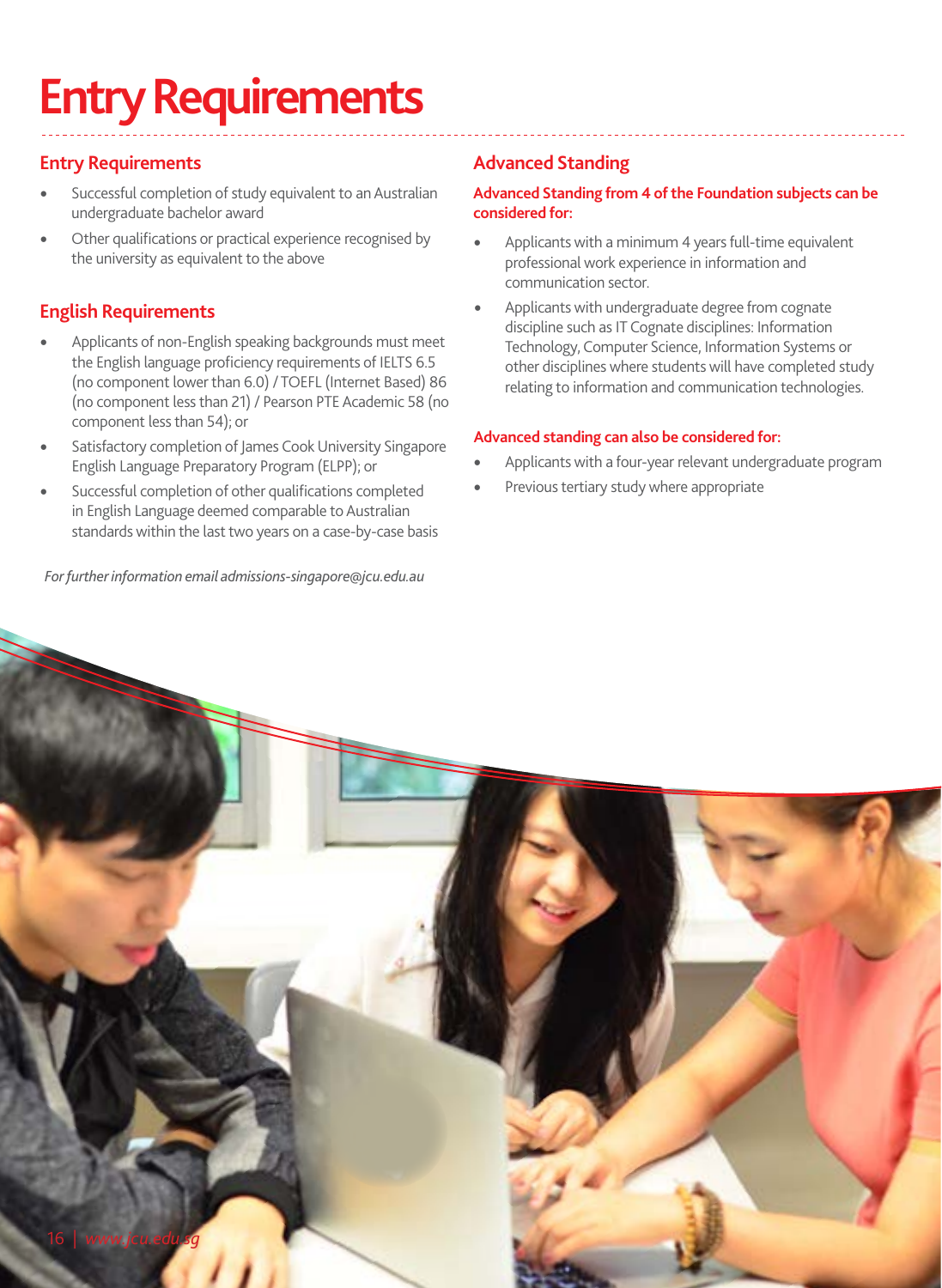

# **Master of Information Technology - Master of Business Administration**

**There is a growing demand for graduates skilled in a range of Information Technologies. In addition, there is worldwide demand for graduates with critical business skills and acumen to fully leverage these technical skills into profitable products and services.**

This joint degree provides a path for IT graduates seeking to move into the IT and management area. The objective is to provide theory and practical skills in accounting, financial management, marketing, operations management, e-business technologies, multimedia, programming, networking and software development.

#### **Program Features:**

- Prepares students for management responsibilities and career advancement
- Enables students to work more effectively in multidisciplinary teams
- Better equips students to use their IT skills to achieve organisation goals
- A relevant curriculum designed to meet the unique business needs
- Formal business and management education that enhances students' research, report preparation, presentation and people skills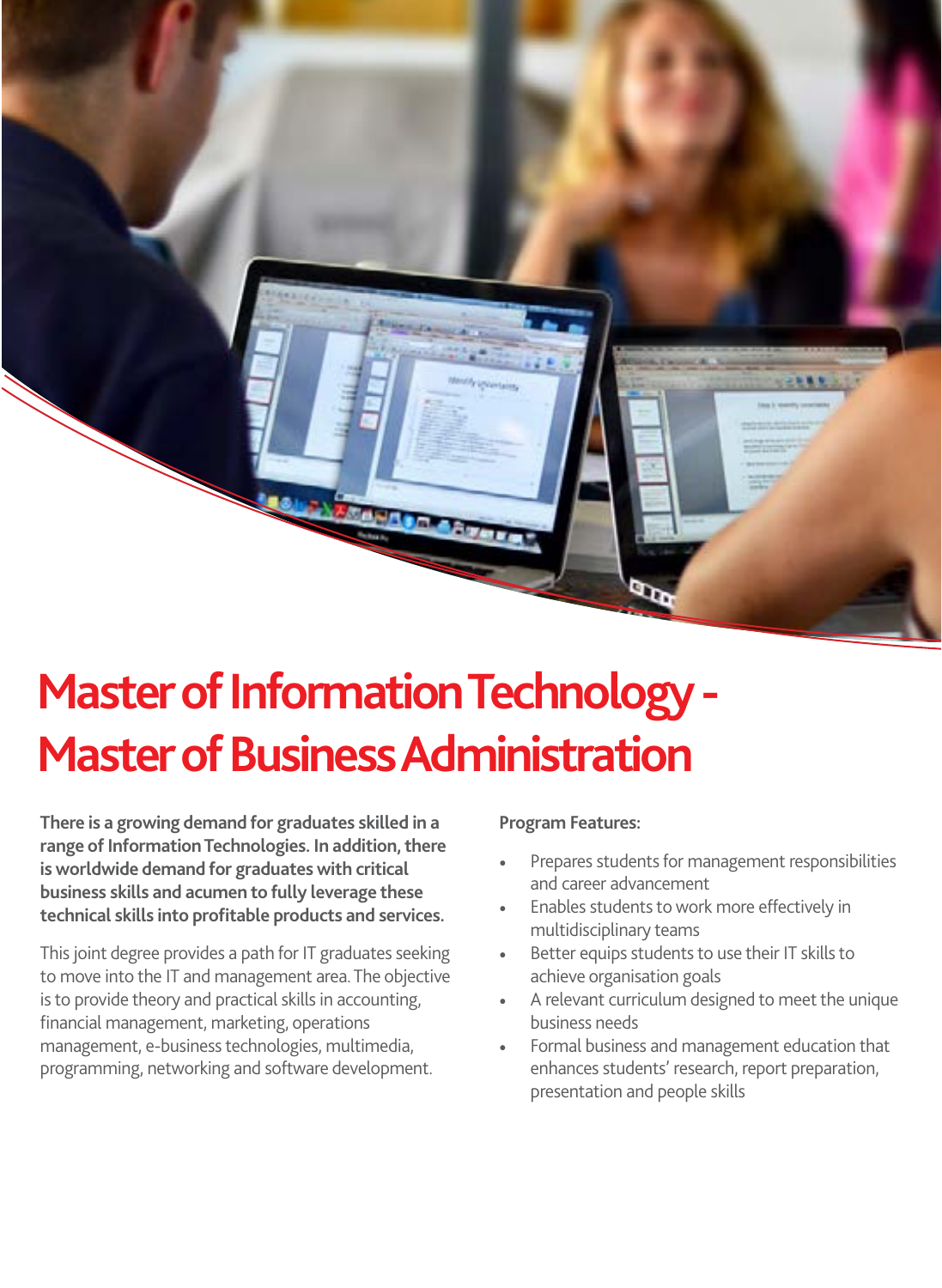Students need to complete 16 subjects including core and elective subjects as per the study plan

#### **Core Subjects**

- ICT Project 1: Analysis and Design
- ICT Project 2: Implementation and Commissioning
- E-Business Technologies *or* Advanced Human Computer Interaction
- Enterprise Database Systems Oracle *or* Advanced Data Communications Principles
- Advanced E-Security
- Data Mining
- Corporate Strategy
- Applied Research Project
- Business Innovation and Technology Management
- Managing Strategic Resources and Operations
- Leadership
- Digital Marketing *or* Marketing Essentials
- Innovation and Entrepreneurship
- Leading and Managing Organisational Change

+

Plus two elective subjects

#### **Career prospects:**

The joint masters program prepares students for a broad range of careers in management, science or as specialist consultants.

#### **Duration:** 16 months full time **Course Structure**: 4 trimesters (normally 4 subjects per trimester)

**Intakes:** March, July, November **Total Tuition Fees:** S\$52,224 (International) S\$50,336 (Domestic)\*

*\*Fees apply to all Singapore residents (Singapore Citizens, Permanent Residents and all pass holders excluding those holding a Student Pass).*

Note: All course fees include prevailing 7% Goods and Services Tax (GST) Students will pay the tuition fees in equal instalments. The details of the breakdown will be provided in your Student Contract. Please contact us for further details.

# **Entry Requirements**

#### **Entry Requirements**

• Entry requirement requires cognate degree: Completion of an AQF Level 7 Bachelor Degree in Information Technology from this or another University.

*For further information email admissions-singapore@jcu.edu.au*

- Applicants of non-English speaking backgrounds must meet the English language proficiency requirements of IELTS 6.5 (no component lower than 6.0) / TOEFL (Internet Based) 86 (no component less than 21) / Pearson PTE Academic 58 (no component less than 54); or
- Satisfactory completion of James Cook University Singapore English Language Preparatory Program (ELPP); or
- Successful completion of other qualifications completed in English Language deemed comparable to Australian standards within the last two years on a case-by-case basis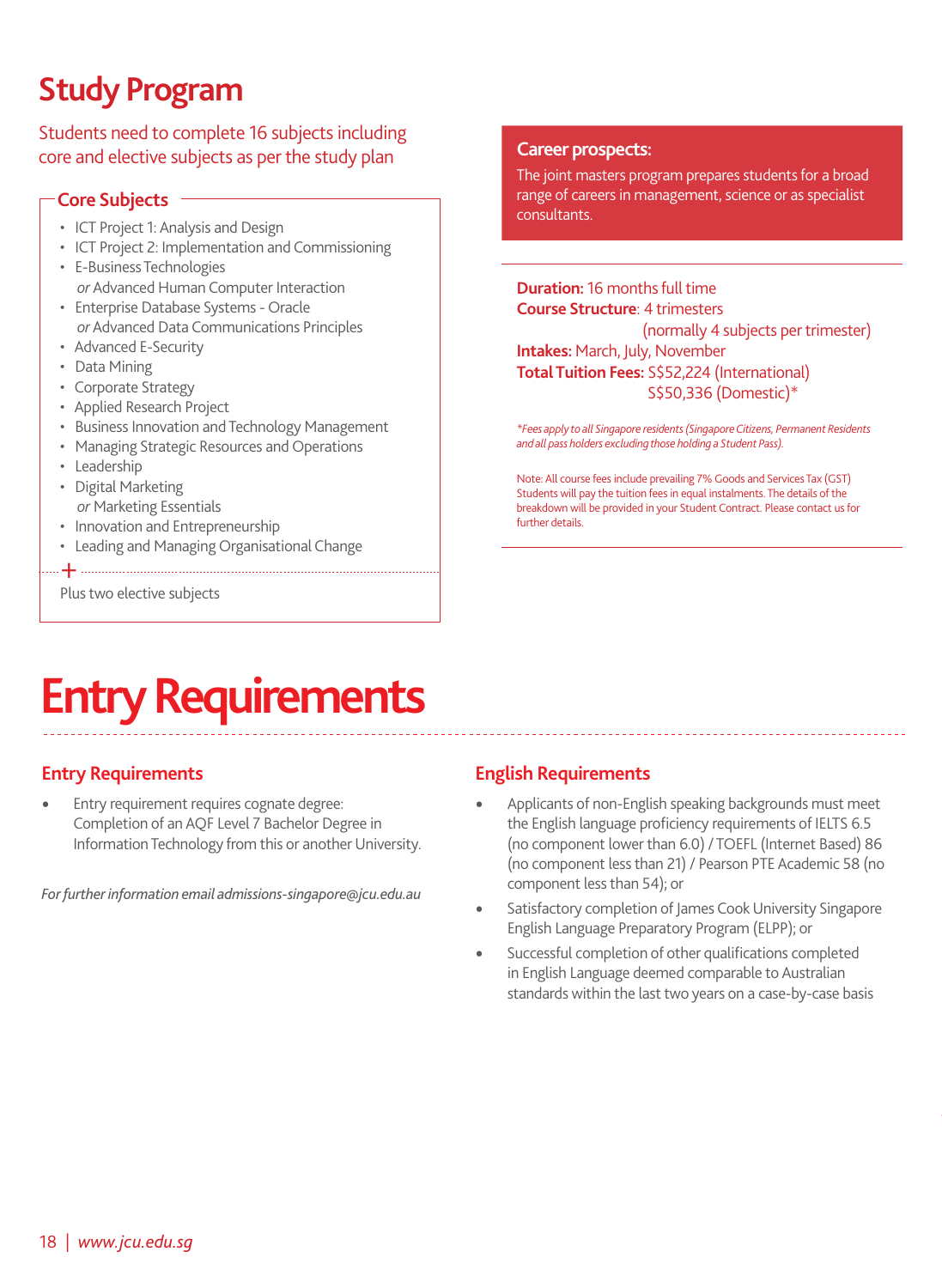# Low Yee Ling Elaine

Bachelor of Information Technology

*"I was personally attracted to JCU by the prospect of being able to learn game design and other key aspects of IT to widen my horizons and provide me with more career options.* 

*I was delighted to discover that at JCU I also learn statistics and business fundamentals.*

*I have also attended important conferences and events that have widened my networking circle, such as the Retroinspired Game Jam that was organized by and held at the Singapore campus."*